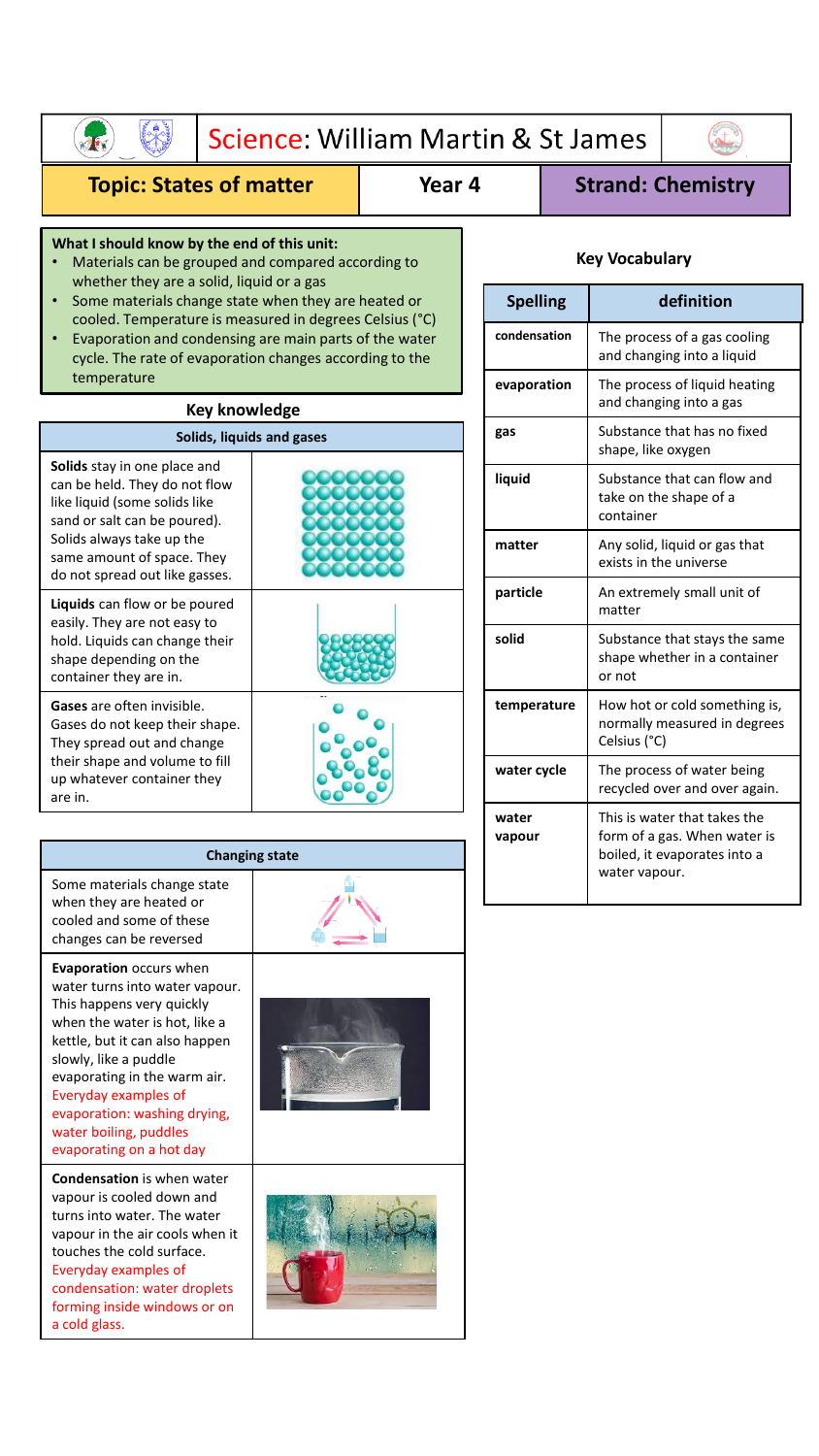Science: William Martin & St James

 $\begin{pmatrix} 1 \\ 1 \\ 0 \end{pmatrix}$ 

**Topic: States of Matter Year 4 Strand: Chemistry** 

**AND** 

 $\left(\begin{matrix} 1 \\ 1 \end{matrix}\right)$ 

| The water cycle                                                                                                                                                                                                                                                                                                                                                                                                                                                                                                                                                                                                  |                                                                                                                                                                                                                                         |  |  |  |
|------------------------------------------------------------------------------------------------------------------------------------------------------------------------------------------------------------------------------------------------------------------------------------------------------------------------------------------------------------------------------------------------------------------------------------------------------------------------------------------------------------------------------------------------------------------------------------------------------------------|-----------------------------------------------------------------------------------------------------------------------------------------------------------------------------------------------------------------------------------------|--|--|--|
| <b>Condensation</b> and <b>evaporation</b> both happen within<br>the water cycle.                                                                                                                                                                                                                                                                                                                                                                                                                                                                                                                                | <b>The Water Cycle</b>                                                                                                                                                                                                                  |  |  |  |
| The water evaporates into the air. The sun heats<br>up water on the land and in rivers, lakes and seas<br>and turns into water vapour. The water vapour<br>rises into the air.<br>Water vapour condenses into clouds. Water in<br>the air cools down and changes back into tiny<br>droplets of liquid water, forming clouds.<br>Water falls as rain. The clouds get heavy and<br>water falls back to the earth in the form of rain or<br>snow.<br>Water returns to the sea. Rain water runs over<br>the land and collects in lakes or rivers, which take<br>it back to the sea. The cycle starts all over again. | condensation<br>transportation<br>precipitation<br>clouds<br>transpiration<br>evaporation<br><b>urfac</b><br>collection<br>runof<br><b>Southern</b><br>rivers and<br>sea<br>treams<br>infiltration,<br>groundwater<br>ww.ActivityVillag |  |  |  |
| <b>Temperature</b>                                                                                                                                                                                                                                                                                                                                                                                                                                                                                                                                                                                               |                                                                                                                                                                                                                                         |  |  |  |

| <b>Boiling</b>               | Water boils at exactly 100 degrees Celsius (100°C)                                                                      |
|------------------------------|-------------------------------------------------------------------------------------------------------------------------|
| <b>Melting</b>               | Different solids melt at different temperatures. Ice melts<br>at 0°C<br>Chocolate melts at about 30°C                   |
| Freezing                     | Water freezes at 0°C                                                                                                    |
| Evaporation and condensation | Water can evaporate and condense at any temperature,<br>but the warmer it is the faster the evaporation takes<br>place. |







Meting chocolate and melting ice melting ice melting ice melting ice cream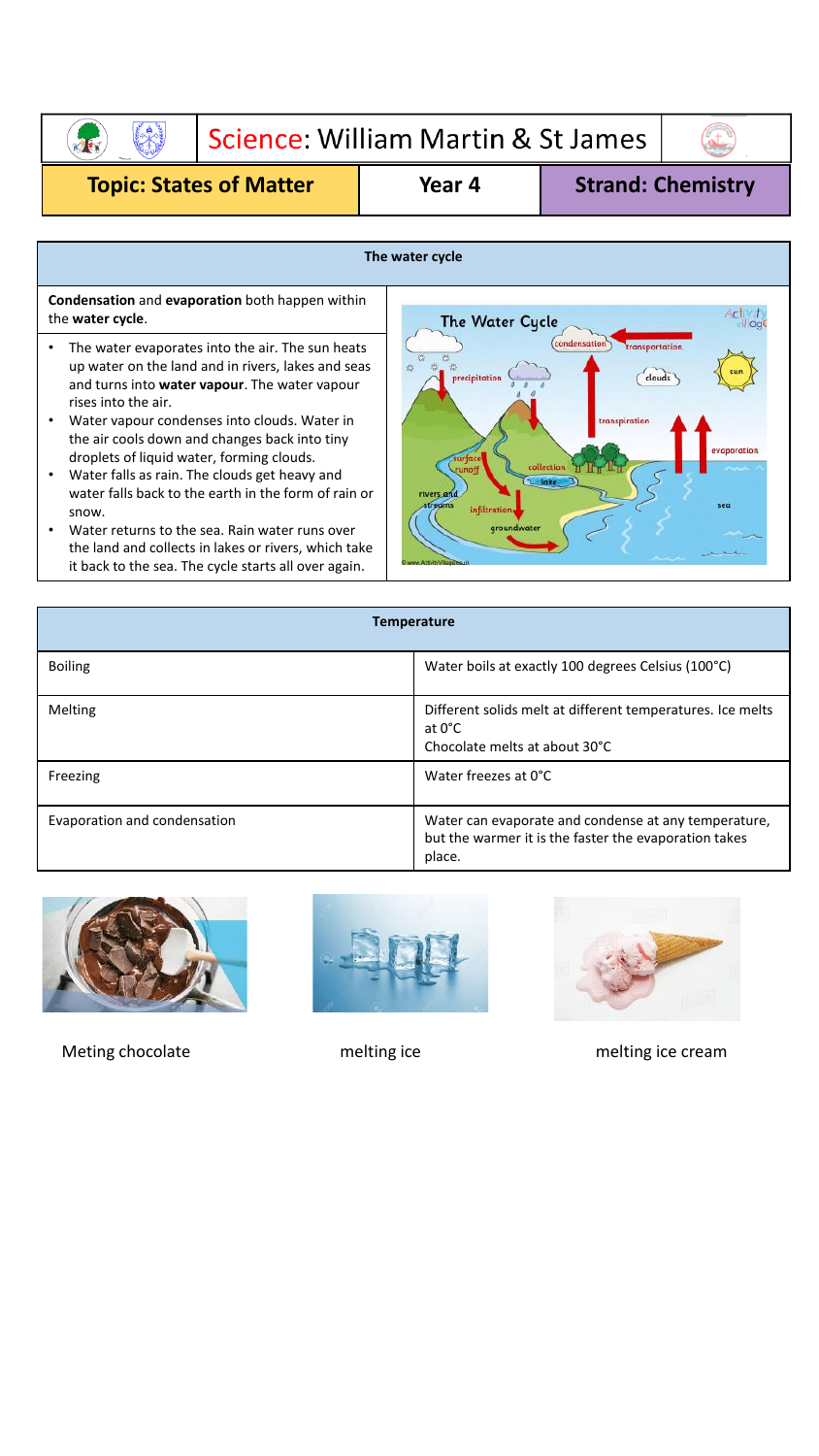## Science: William Martin & St James

 $\begin{pmatrix} 1 \\ 1 \end{pmatrix}$ 

**End of unit**

## **Topic: States of Matter | Year 4 | Strand: Chemistry**

S

 $\mathbf{A}$ 

two)

and vibrate

they are held

can be poured

The particles in a liquid (tick

are closely packed together

move freely over each other within a container in which

are very spread out and can escape an open container

**Start of unit**

| The particles in a solid:                                                   | <b>Start of</b><br>unit | End of<br>unit |
|-----------------------------------------------------------------------------|-------------------------|----------------|
| are closely packed together<br>and vibrate                                  |                         |                |
| move freely over each other<br>within a container in which<br>they are held |                         |                |
| can be poured                                                               |                         |                |
| are very spread out and can<br>escape an open container                     |                         |                |

| The particles in a gas                                                      | <b>Start of</b><br>unit | End of<br>unit |
|-----------------------------------------------------------------------------|-------------------------|----------------|
| are closely packed together<br>and vibrate                                  |                         |                |
| move freely over each other<br>within a container in which<br>they are held |                         |                |
| can be poured                                                               |                         |                |
| are very spread out and can<br>escape an open container                     |                         |                |

| Name the process that<br>describes the change from<br>water to ice | Start of<br>unit | End of<br>unit |
|--------------------------------------------------------------------|------------------|----------------|
|                                                                    |                  |                |
|                                                                    |                  |                |
|                                                                    |                  |                |
|                                                                    |                  |                |

| Label solid, liquid or gas to label each part<br>of the diagram | <b>Start of unit</b> | <b>End of unit</b> |
|-----------------------------------------------------------------|----------------------|--------------------|
|                                                                 |                      |                    |
|                                                                 |                      |                    |
|                                                                 |                      |                    |
|                                                                 |                      |                    |
|                                                                 |                      |                    |
|                                                                 |                      |                    |
|                                                                 |                      |                    |